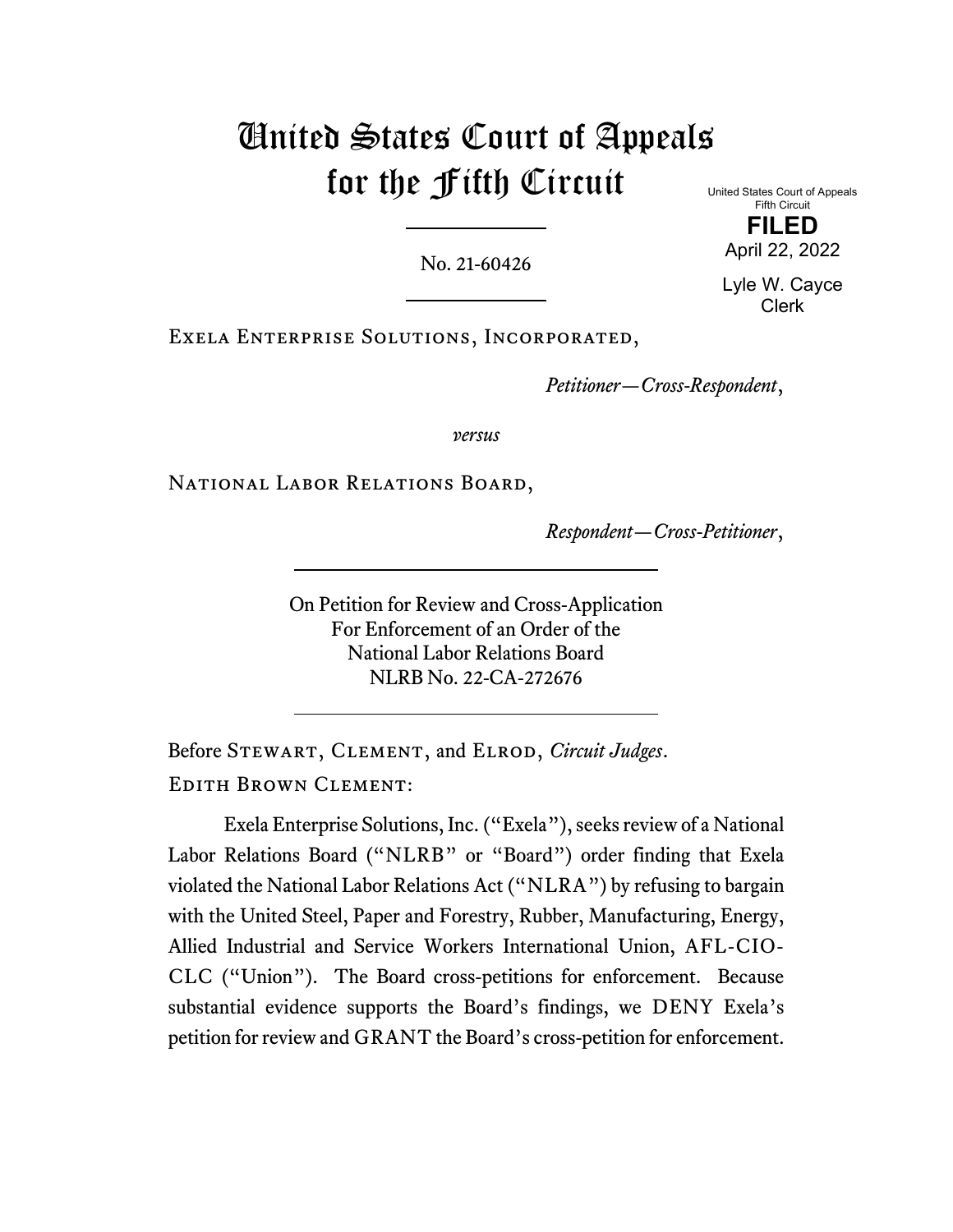**I**

Exela provides office services and facilities management at a Bristol-Myers Squibb warehouse in New Brunswick, New Jersey. On March 29, 2019, the Board conducted a representation election at Exela's New Brunswick site. Of fourteen eligible voters, eight employees voted for Union representation and six voted against it.

Exela filed timely objections to the conduct of the Union on the morning of the election and sought to set aside the results. Following a hearing, a Hearing Officer of the NLRB recommended overruling each objection and certifying the Union as the exclusive collective-bargaining representative. A Regional Director of the NLRB adopted the findings and recommendation and certified the Union. The Board declined review.

Exela nevertheless advised that it would not engage in bargaining because it did not consider the Union to be the properly certified representative of its employees. The Union filed an unfair labor practice charge with the NLRB. The then-Acting General Counsel issued a complaint, asserting that Exela violated the NLRA by refusing to bargain in good faith with the Union. *See* 29 U.S.C. § 158(a)(1), (5). In its answer, Exela reasserted that the Union had been improperly certified. It also raised an affirmative defense that the unfair-labor-practices complaint was *ultra vires* because the President unlawfully removed the former General Counsel without cause.

The Acting General Counsel moved for summary judgment, which the Board granted, finding that Exela failed to offer new evidence or special circumstances warranting review of the certification decision. The Board declined to address the authority of the Acting General Counsel. The Board's order required Exela to cease and desist from unfair labor practices, to bargain with the Union upon request, to embody any understanding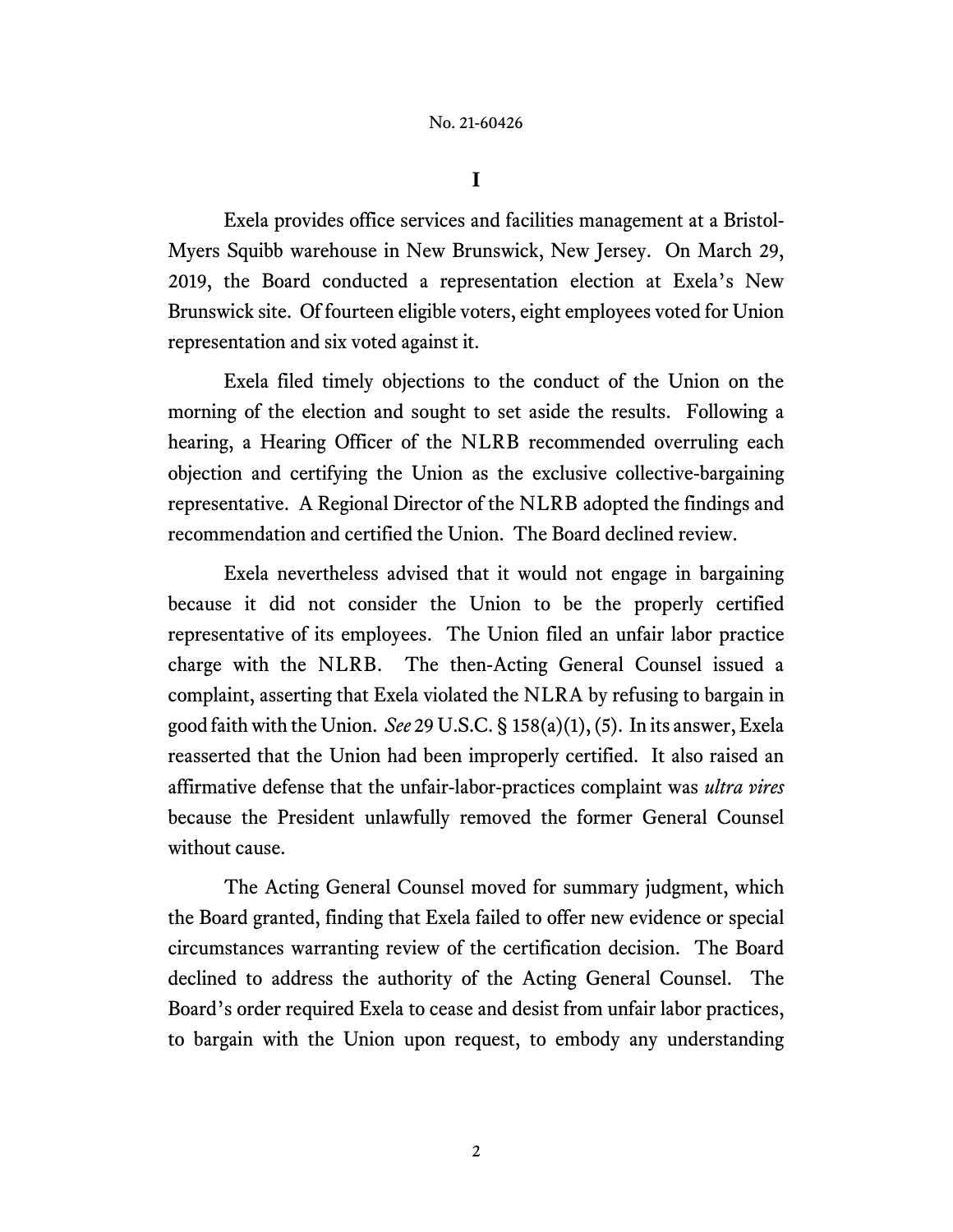reached in a signed agreement, and to post appropriate notice. Exela petitioned this Court for review. The Board applied for cross-enforcement of its order certifying the Union as the exclusive collective-bargaining representative of Exela employees at the New Brunswick site.

# **II**

We begin with Exela's challenge to the unfair-labor-practice complaint issued against it by the then-Acting General Counsel. Exela contends that the prosecution was *ultra vires* because the President unlawfully removed the former General Counsel without cause. The Board declined to rule on the lawfulness of the General Counsel's removal, explaining: "Even assuming, arguendo, that the Board would have jurisdiction to review the actions of the President, we have determined that it would not effectuate the policies of the [NLRA] to exercise this jurisdiction." But the Board has since determined in another labor dispute that the Supreme Court's recent decision in *Collins v. Yellen*, 141 S. Ct. 1761 (2021), "foreclosed any reasonable argument that the President lacked authority to remove [the] General Counsel." *Aakash, Inc.*, No. 32-CA-282957, 371 NLRB No. 46, at \*2 (Dec. 30, 2021).Our review is *de novo*. *Poly-Am., Inc. v.* NLRB, 260 F.3d 465, 476 (5th Cir. 2001).

On his first day in office, President Biden took the unprecedented step of removing General Counsel Peter B. Robb without cause ten months prior to the expiration of his statutory term. [1](#page-2-0) The President designated Peter Sung

<span id="page-2-0"></span><sup>&</sup>lt;sup>1</sup> Although General Counsel Robert N. Denham resigned under presidential pressure in 1950, no General Counsel of the NLRB has previously been removed. *See* Ian Kullgren & Josh Eidelson, *Biden Fires* NLRB *General Counsel After He Refuses to Resign*, BLOOMBERG L. (Jan. 20, 2021, 8:42 PM), https://www.bloomberglaw.com/bloomberglawnews/daily-laborreport/XC87J9O000000.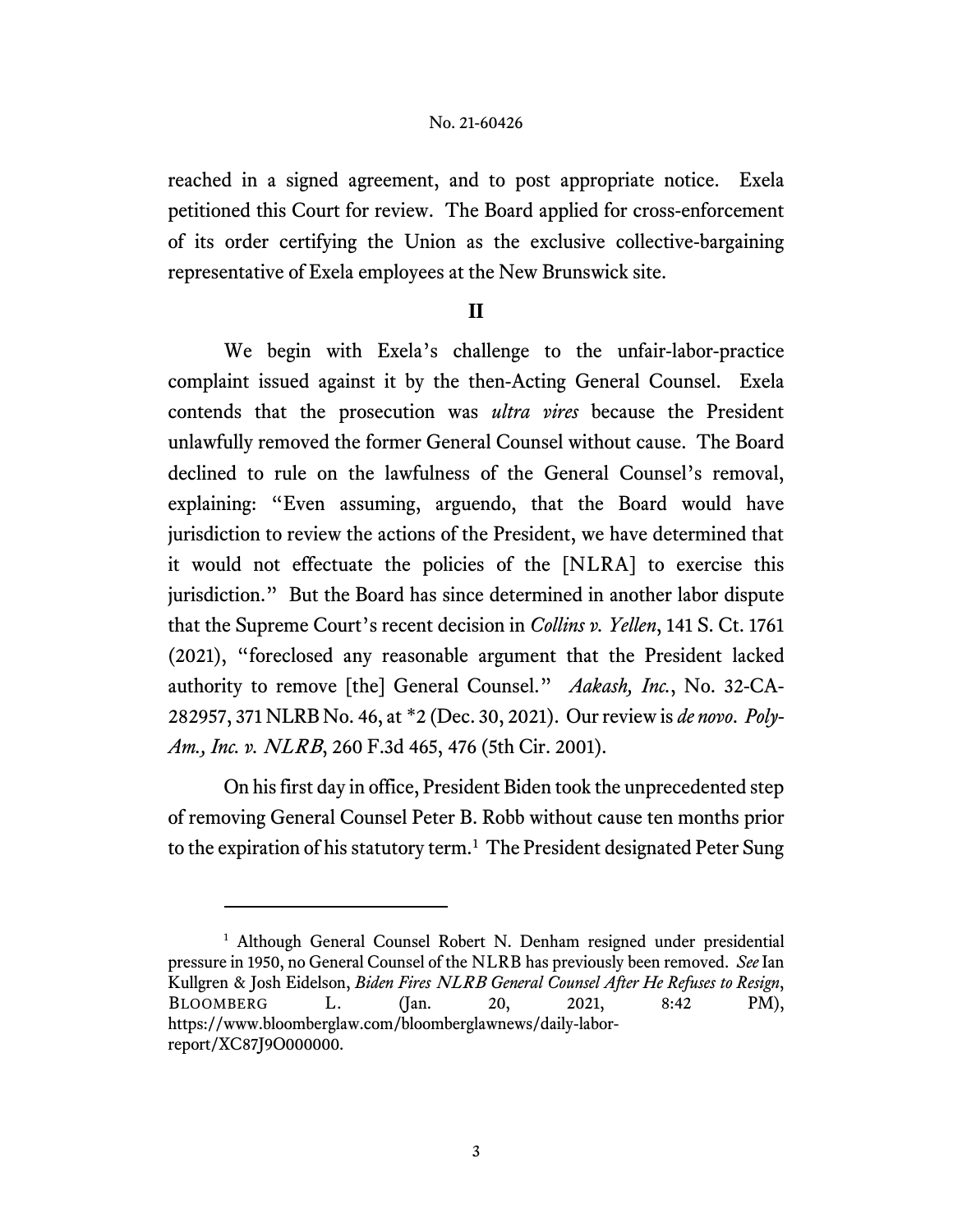Ohr as Acting General Counsel.[2](#page-3-0) Then-Acting General Counsel Ohr issued the unfair-labor-practice complaint against Exela. Exela contends that the President's removal of General Counsel Robb was unlawful because the General Counsel of the NLRB enjoys the same protections from removal as the Members of the Board. We disagree.

The Supreme Court recently affirmed the longstanding rule that "[w]hen a statute does not limit the President's power to remove an agency head, [courts] generally presume that the officer serves at the President's pleasure." *Yellen*, 141 S. Ct. at 1782; *see also Shurtleff v. United States*, 189 U.S. 311, 315 (1903) (requiring "very clear and explicit language" in the statute, and not "mere inference or implication," to establish removal limitations). Thus, we begin by reading the NLRA to determine if express statutory language insulates the General Counsel from removal.

Here, no provision of the NLRA protects the General Counsel of the NLRB from removal. Whereas Congress clearly and unequivocally provided removal protections to the Board Members, it did not grant those same protections to the General Counsel. The statute provides that the five Members of the Board shall be "appointed by the President by and with the advice and consent of the Senate . . . for terms of five years each," and "may be removed by the President, upon notice and hearing, for neglect of duty or malfeasance in office, but for no other cause." 29 U.S.C. § 153(a). By contrast, in a separate provision, the NLRA creates the position of the General Counsel, who "shall be appointed by the President, by and with the advice and consent of the Senate, for a term of four years." *Id.* § 153(d). The provision is silent as to any tenure protections. And no other provision in the NLRA limits the removal of the General Counsel. We do not read Congress'

<span id="page-3-0"></span><sup>&</sup>lt;sup>2</sup> The NLRA authorizes the President to temporarily fill a vacancy in the office of the General Counsel. *See* 29 U.S.C. § 153(d).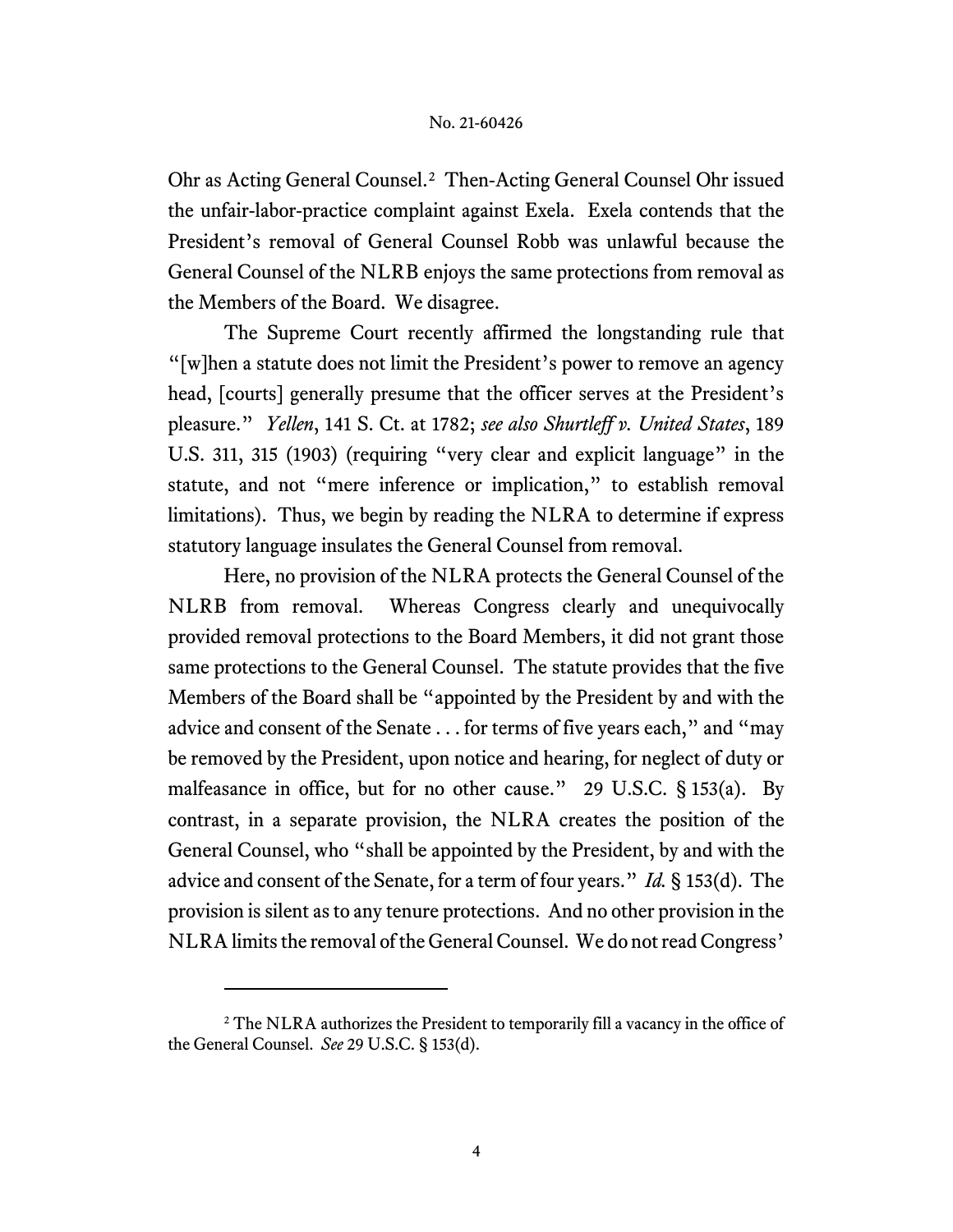silence as an invitation to graft onto the statute an otherwise absent for-cause limitation. Rather, "when Congress includes particular language in one section of a statute but omits it in another section of the same Act, it is generally presumed that Congress acts intentionally and purposely in the disparate inclusion or exclusion." *Yellen*, 141 S. Ct. at 1782 (quoting *Barnhart v. Sigmon Coal Co., Inc.*, 534 U.S. 438, 452 (2002)). Congress knew how to give removal protections to the General Counsel. And Congress chose not to do so.

Exela turns this logic on its head by arguing that we should compare the statutory language specifying the "grounds for Board member removal" with the absence of any removal provisions for the General Counsel. Therefore, Exela reasons, "if Congress wanted to enable the President to remove the Board's General Counsel mid-term, it would not have disparately excluded such language." This gets it exactly backwards. Congress cannot "enable" the President to exercise his removal powers. The President's power to remove derives from Article II of the Constitution, not from Congress. *See Myers v. United States*, 272 U.S. 52, 163–64 (1926).

Exela next argues that we should read the statutory language, "*shall* be appointed by the President, by and with the advice and consent of the Senate, for a term of four years," as curbing the President's removal power by providing for an absolute four-year term. *See* 29 U.S.C. § 153(d) (emphasis added). We disagree. As a textual matter, "shall" applies to the General Counsel's appointment and confirmation. It is not clear that "shall" also applies to the term-limit language. *See* ANTONIN SCALIA & BRYAN A. GARNER, READING LAW: THE INTERPRETATION OF LEGAL TEXTS 152–53 (2012) ("[A] prepositive or postpositive modifier normally applies only to the nearest possible referent."). But even assuming that "shall" does apply to the statute's provision of a four-year term, the Supreme Court squarely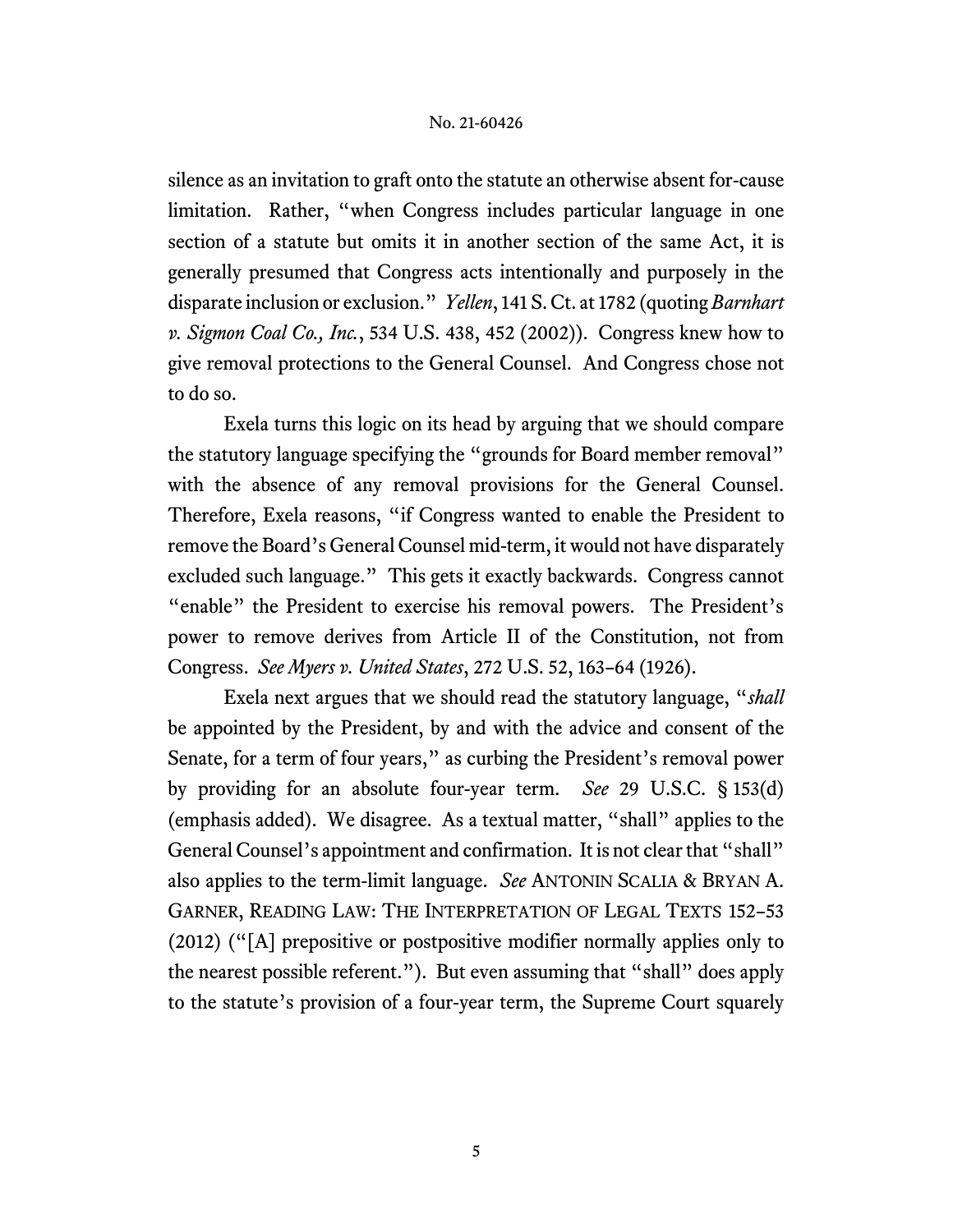rejected that such language restricts the President's removal powers in a similar context over one hundred years ago.

In *Parsons v. United States*, the Court ruled on a challenge to the President's authority to remove a Senate-confirmed district attorney from his appointment eight months short of his four-year term. 167 U.S. 324, 327 (1897). Similar to the NLRA, the statutory language provided that district attorneys "*shall* be appointed for a term of four years." *Id.* at 327–28 (emphasis added) (quoting Rev. Stat. § 769 (1878)). The former district attorney argued that this language "gives to every district attorney the legal right to hold his office for four years, and that during that time the president has no power to remove him directly . . . [or] indirectly." *Id.* at 328. The Court disagreed. *Id.* at 338. It held that the statutory language, "shall be appointed," signified only that the district attorney's term would expire at the end of four years, not that he held "an unconditional term of office for that period. It was an act of limitation, and not of grant." *Id*. Similarly, here, the statutory language "shall be appointed . . . for a term of four years" only limits the General Counsel's term of office to four years and does not grant immunity from removal.

And we do not read *Parsons* as limited to its facts. In *Myers*, the Supreme Court affirmed a broad reading of *Parsons*. 272 U.S. at 141–43. There, the Court noted a tension between its holding in *Parsons* and its prior statement in *Marbury v. Madison*, 5 U.S. (1 Cranch) 137 (1803), that a justice of the peace's "appointment was not revocable" because "the law creating the office[] gave the officer a right to hold [it] for five years." *Myers*, 272 U.S. at 141 (quoting *Marbury*, 5 U.S. at 162). The Court held that, assuming its statement in *Marbury* "was more than a dictum," *Parsons* "overrule[d] it." *Id.* at 143. Thus, *Parsons* applies to all term-of-office provisions, including the one governing the General Counsel in the NLRA.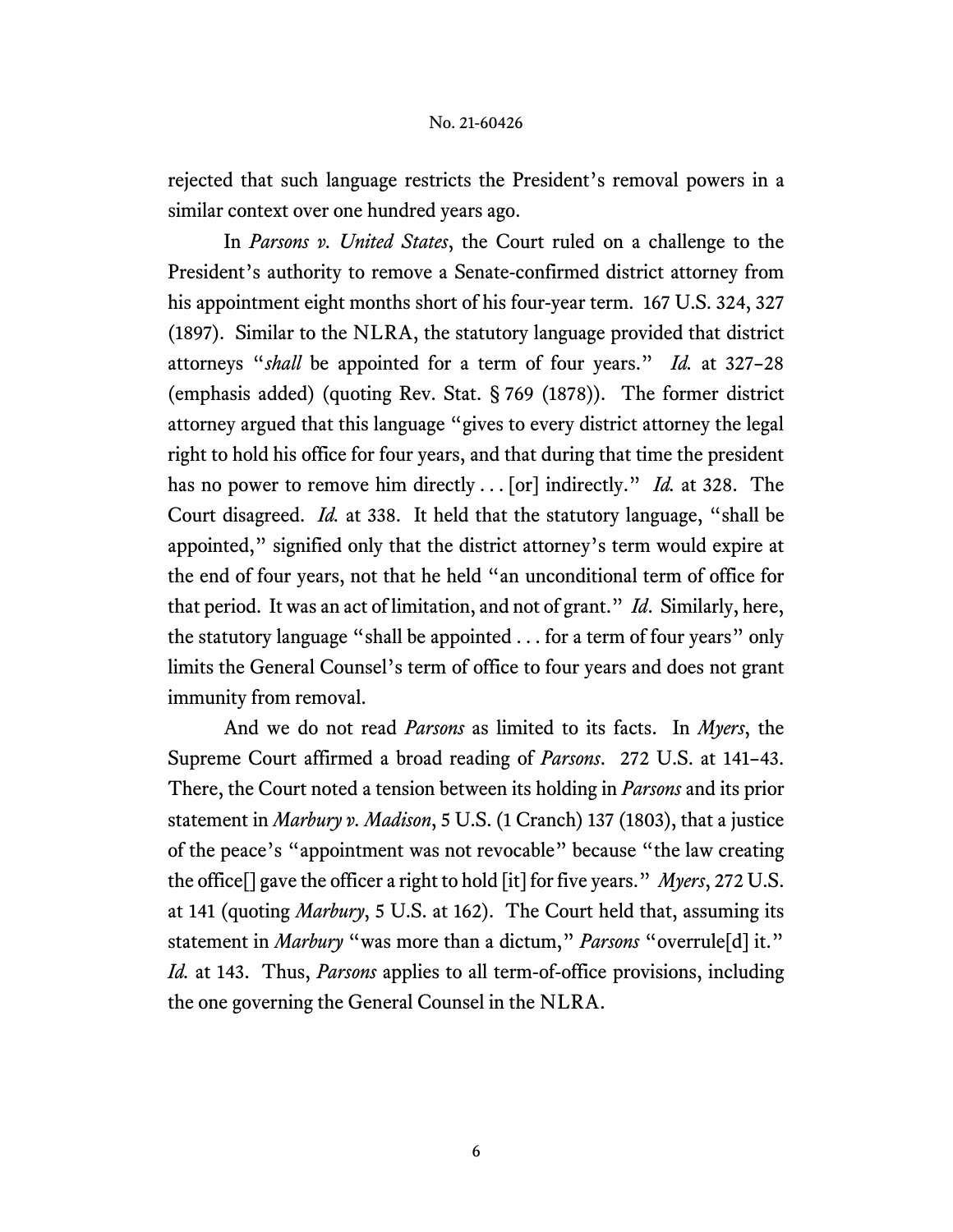Taking a different tack, Exela argues that we should find removal protections implicit in the NLRA because the General Counsel is, "by virtue of its title and as evidenced by the responsibilities delegated to the position by the Board, . . . tantamount to a member of the Board." Exela fails to explain how the title of the General Counsel is "tantamount" to that of a Board Member. It is true that the statute refers to the "General Counsel *of the Board*" within a Section titled, "National Labor Relations Board." 29 U.S.C. § 153(d) (emphasis added). But, as a textual matter, that plainly does not make the General Counsel a *Member* of the Board. In the provision granting tenure protections to Board Members, the NLRA clearly and explicitly creates a Board of "five" members. *Id.* § 153(a). It does not say "some members of the Board," or "six members of the Board, including the General Counsel." The distinction between the General Counsel and Board Members is reinforced by the treatment of the two offices as distinct in the statutory provision for reappointment of "[e]ach member of the Board and the General Counsel." *Id.* § 154(a). That language would be redundant if we accepted Exela's reading of the statute. We are not persuaded that Congress would legislate in such an obscure manner when shielding the General Counsel from removal. [3](#page-6-0)

The statutory text also undermines Exela's contention that the General Counsel's "responsibilities delegated to the position by the Board" render him "fully and inextricably linked to the Board itself." The NLRA

<span id="page-6-0"></span><sup>&</sup>lt;sup>3</sup> The two positions are distinct in other ways too. They hold distinct terms *compare* 29 U.S.C. § 153(a) (providing a five-year term to Board Members), *with id.* § 153(d) (providing a four-year term to the General Counsel)—and have distinct term limits on vacancy appointments—*compare id.* § 153(a) (providing that "any individual chosen to fill a vacancy [on the Board] shall be appointed only for the unexpired term of the member whom he shall succeed"), *with id.* § 153(d) (providing the President authority to temporarily fill a vacancy in the office of the General Counsel but limiting the term of acting service to forty days, with the possibility of a nomination-based extension).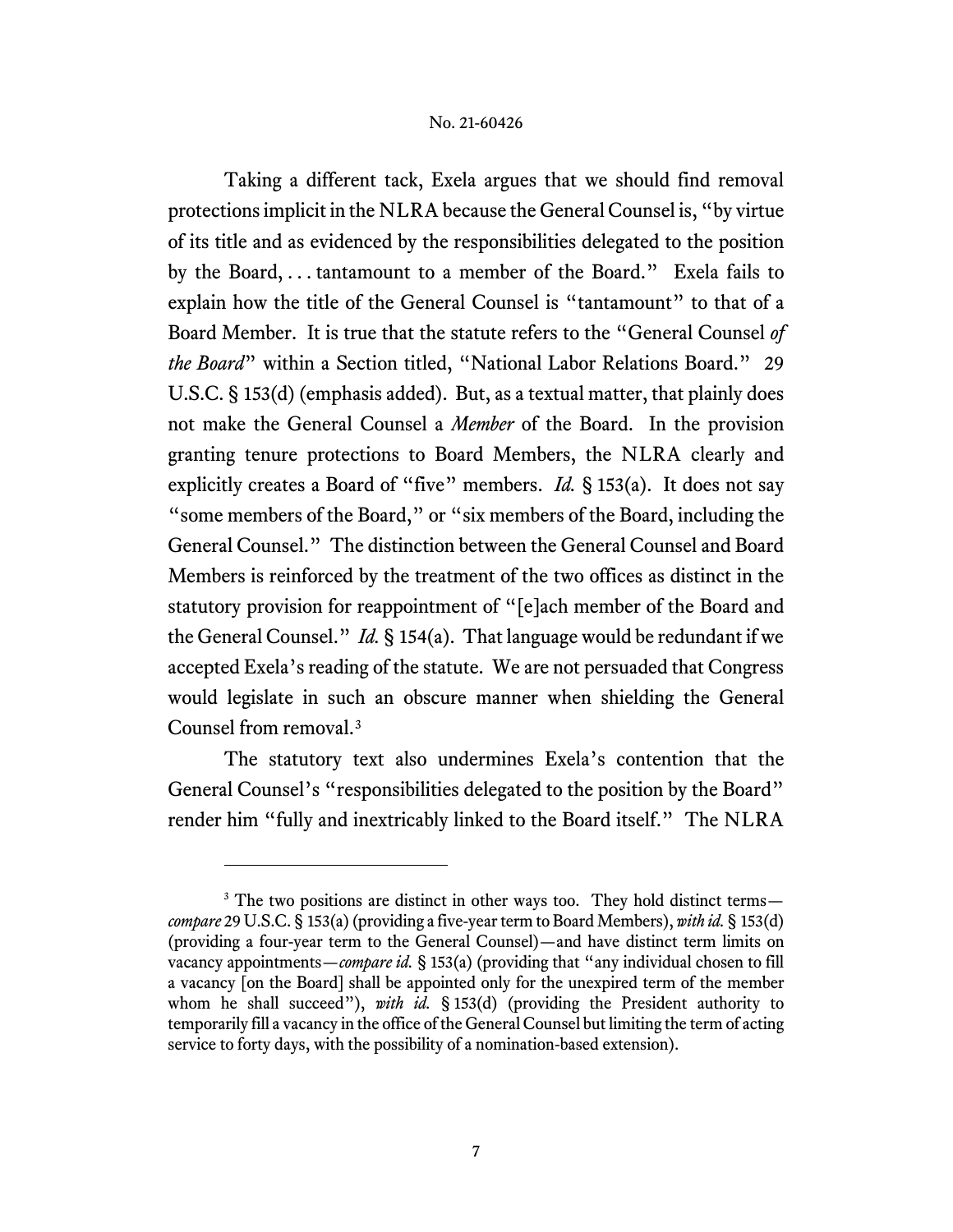creates a stark division of labor between the General Counsel and the Board. The statute created the Board to execute quasi-legislative, quasi-judicial functions. *See id.* § 156 (authorizing the Board to promulgate regulations); *id.* § 160(c) (authorizing the Board to adjudicate labor disputes). By contrast, the NLRA created the General Counsel to perform quintessentially prosecutorial functions, including the "exercise [of] general supervision" over officers and employees in the NLRB (excepting administrative law judges and legal assistants to the Board), "investigation of charges," "issuance of complaints," and "prosecution of such complaints."<sup>[4](#page-7-0)</sup> *Id.* § 153(d). As the Supreme Court has recognized, "[t]he words, structure, and history of the ... NLRA clearly reveal that Congress intended to differentiate between the General Counsel's and the Board's 'final authority' along a prosecutorial versus adjudicatory line." NLRB *v. United Food & Com. Workers Union, Loc. 23*, 484 U.S. 112, 124 (1987). Thus, we do not find that the responsibilities of the General Counsel justify an inference of for-cause removal protection either.

Exela's citations to *Humphrey's Executor v. United States*, 295 U.S. 602 (1935), and *Wiener v. United States*, 357 U.S. 349 (1958), are misplaced. In *Humphrey's Executor*, the Court upheld removal protections for the Commissioners of the Federal Trade Commission because the Commission exercised "no part of the executive power," but rather, was "an administrative body" that performed "specified duties as a legislative or as a judicial aid." 295 U.S. at 628. The Court limited its holding "to officers of the kind here under consideration," *id.* at 632, meaning: "a multimember

<span id="page-7-0"></span><sup>4</sup> The NLRA also authorizes the General Counsel to perform "such other duties as the Board may prescribe." 29 U.S.C. § 153(d). But we recognize "[a] general limitation on the ability of the Board to delegate duties to the General Counsel[, which] lies in the distinction between prosecutorial duties and adjudicatory functions." *Overstreet v. El Paso Disposal, L.P.*, 625 F.3d 844, 852 (5th Cir. 2010).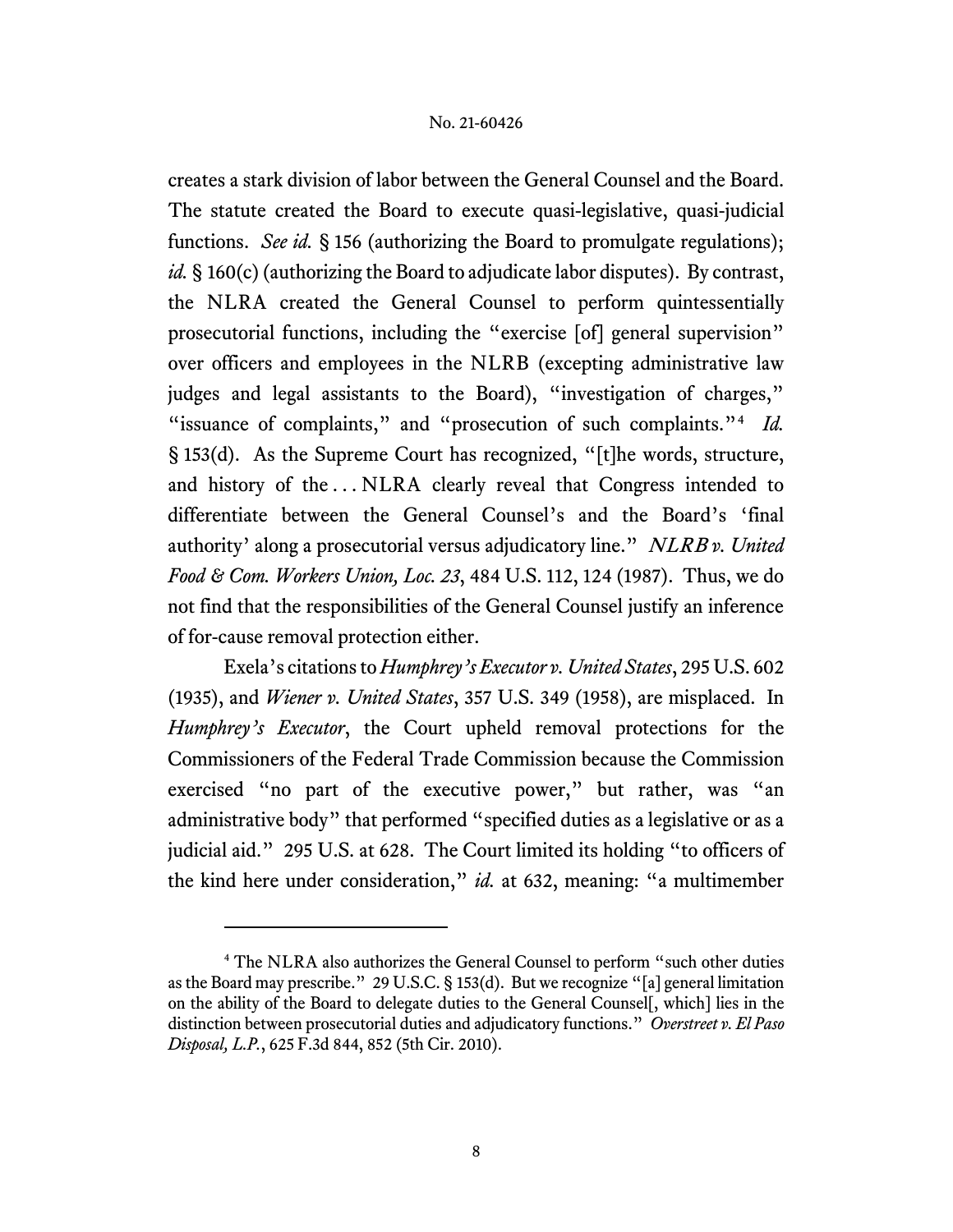body of experts, balanced along partisan lines, that performed legislative and judicial functions and was said not to exercise any executive power," *Seila Law LLC v. CFPB*, 140 S. Ct. 2183, 2199 (2020). *Humphrey's Executor* does not assist Exela for three reasons. First, that case concerned a statute specifically providing removal protections. 295 U.S. at 623. Here, the parties ask us to read protections where Congress did not expressly include them. Second, *Humphrey's Executor* relied on the combination of explicit for-cause protection *and* a fixed term limit to uphold removal protections in the statute. *Id.* That situation is not before us. And third, the General Counsel is simply not an "officer of the kind" considered by the Court in *Humphrey's Executor*. The position is not judicial or legislative, but core to the executive function.

*Wiener* also does not support the implication of removal protections for the General Counsel. In *Wiener*, the Supreme Court applied the "philosophy of *Humphrey's Executor*" and inferred tenure protections for the Senate-confirmed members of the War Claims Commission ("WCC"). 357 U.S. at 356. The WCC was a multi-member, adjudicative body established by the War Claims Act of 1948 "to receive and adjudicate according to law" claims for compensation arising from World War II-related injuries or damage. 357 U.S. at 350 (quoting 50 U.S.C. § 4102). Although the Act did not expressly provide WCC members with tenure protections, the Court concluded that such protections were implicit in the statute. *Wiener*, 357 U.S*.* at 353–56. The Court reasoned that "the most reliable factor for drawing an inference regarding the President's power of removal . . . is the nature of the function that Congress vested in" that officer. *Id*. at 353. Because the statute created the WCC to adjudicate claims according to law—"that is, on the merits of each claim, supported by evidence and governing legal considerations, by a body that was 'entirely free from the control or coercive influence, direct or indirect'"—the Court concluded that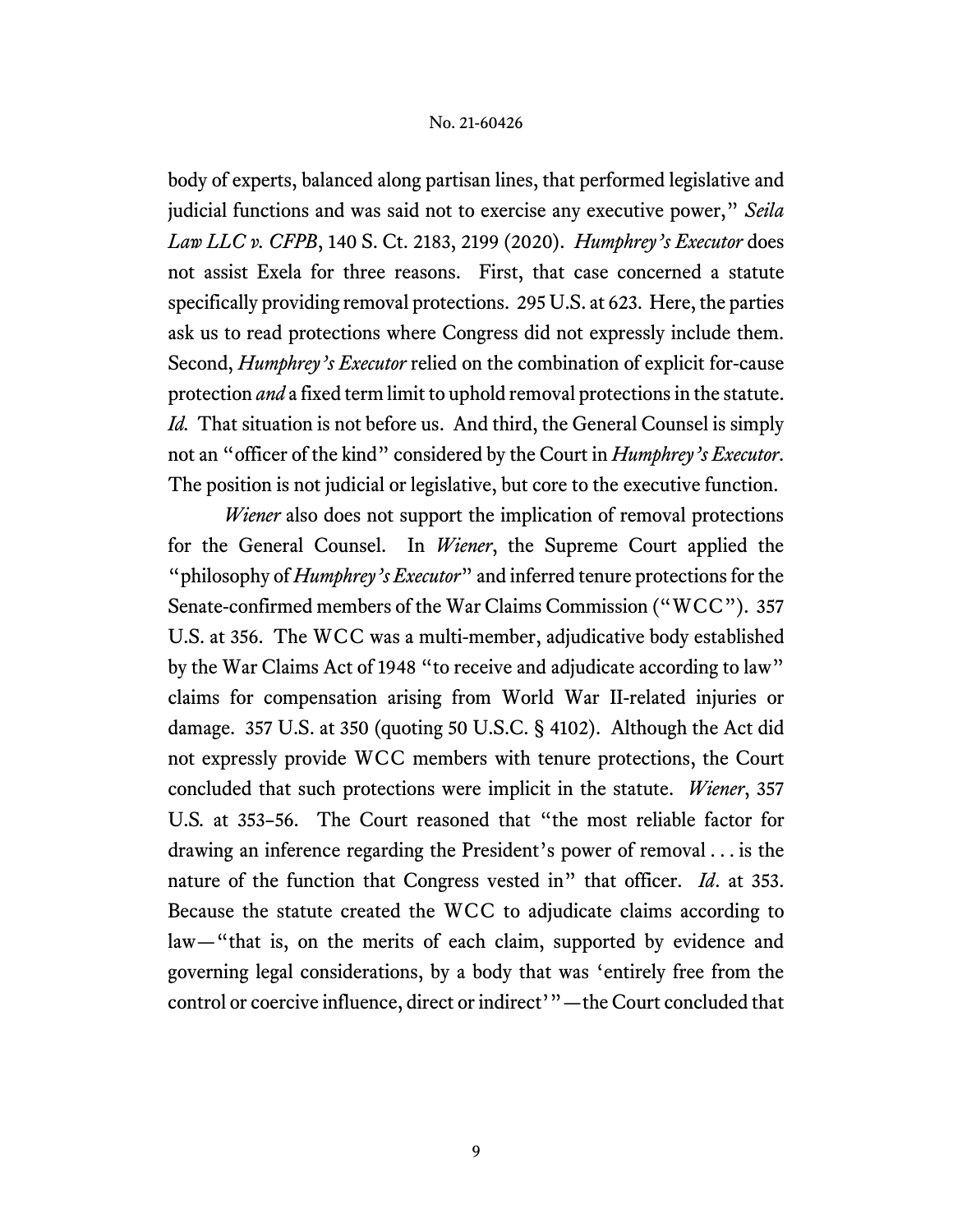Congress intended to protect members of the WCC from the President's removal power. *Id.* at 356–57 (quoting *Humphrey's Ex'r*, 295 U.S. at 629).

*Wiener*'s theory of implied removal protection is inapposite here for three reasons. First, the *Wiener* Court implied removal protections in the face of statutory language that was absolutely silent on the question. *See* 50 U.S.C. § 4102. *Wiener* relied on the logic that Congress must have intended to protect the WCC from at-will removal but simply did not address removal protections in the statute. 357 U.S. at 356. That logic does not hold here. Congress explicitly stated its intent to provide removal protections in the NLRA, but only with respect to the Board. *See* 29 U.S.C. § 153(a), (d).

Second, the General Counsel is not an adjudicative body like the WCC. Thus, the inference of tenure protection accorded to executive officers who perform duties of an "intrinsic[ally] judicial character" does not apply to the General Counsel. *Wiener*, 357 U.S*.* at 355. Rather, the General Counsel is more like the "purely executive officers" for whom the Supreme Court has held for-cause protections were unlawful. *Id.* at 352 (quoting *Humphrey's Ex'r*, 295 U.S. at 628); *see, e.g.*, *Yellen*, 141 S. Ct. at 1783; *Seila Law*, 140 S. Ct. at 2207.

And third, *Wiener*'s exclusive focus on the function of the executive officer predates *Morrison v. Olson*, in which the Supreme Court shifted the focus to "whether the removal restrictions are of such a nature that they impede the President's ability to perform his constitutional duty." 487 U.S. 654, 691 (1988). Exela makes no argument that the absence of removal protections for the General Counsel impedes the President's Article II duties. But our implication of for-cause removal protections insulating the General Counsel's quintessentially prosecutorial function may "mean[] an unlucky President might get elected on [a labor-rights] platform and enter office only to find [himself] saddled with a holdover Director from a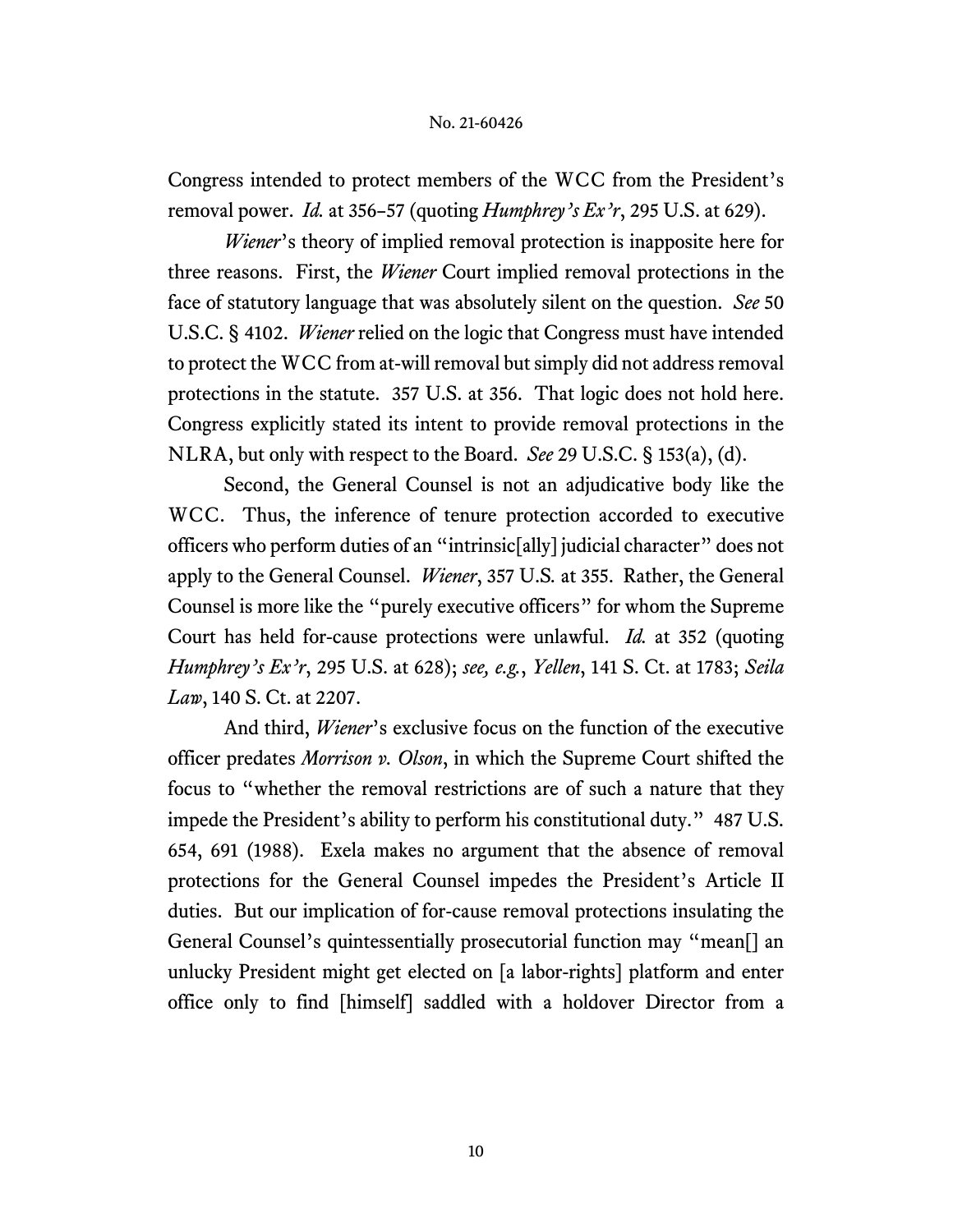competing political party who is dead set *against* that agenda." *Seila Law*, 140 S. Ct. at 2204.

Finally, Exela argues that we should imply removal protections for the General Counsel because of "Congress's intent that [the NLRB] function as an independent agency." The logic apparently being that the absence of removal protections allows for political motives to undermine the General Counsel's neutral investigation and prosecution of labor disputes. But that Congress created the NLRB as an independent agency does not license federal courts to read into the statute for-cause limitations that Congress did not expressly include. *Cf. Yellen*, 141 S. Ct. at 1782 ("Congress has described many agencies as 'independent' without imposing any restriction on the President's power to remove the agency's leadership."). As discussed, federal courts "generally presume that the President holds the power to remove at will executive officers and that a statute must contain 'plain language to take [that power] away.'" *Id.* at 1783 (quoting *Shurtleff*, 189 U.S. at 316). Congress may well have wanted to provide greater protection for the Members of the Board—who hold expansive quasi-legislative, quasi-judicial powers over labor rights disputes—than for the General Counsel.

The President's power to remove is essential to the performance of his Article II responsibilities and control over the Executive Branch. Because we hold that the NLRA does not provide tenure protections to the General Counsel of the Board, President Biden lawfully removed former-General Counsel Robb without cause. The prosecution brought by then-Acting General Counsel Ohr against Exela was proper.

## **III**

Now, we turn to Exela's contention that the Board improperly ruled that Exela violated Sections  $8(a)(1)$  and  $(5)$  of the NLRA. We review representation proceedings for the limited purpose of deciding whether to enforce, modify, or set aside the Board's unfair-labor-practice order in whole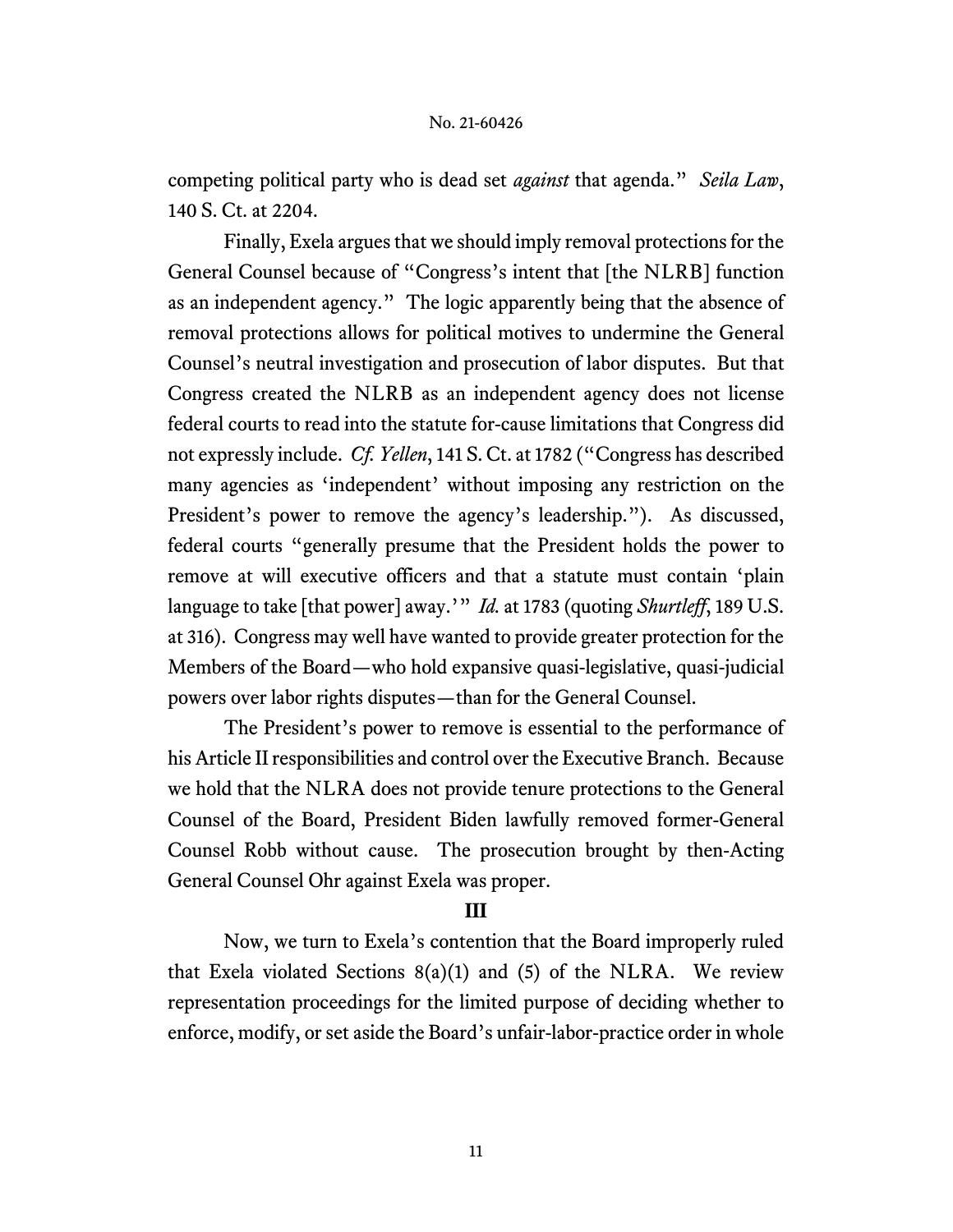or in part. *See* 29 U.S.C. § 159(d). The Board's enforcement order turns on the validity of its earlier decision to certify the union. In turn, the certification order will be enforced if the Board's factual findings are "supported by substantial evidence on the record considered as a whole." *Id.* § 160(e). "Substantial evidence is that which is relevant and sufficient for a reasonable mind to accept as adequate to support a conclusion. It is more than a mere scintilla, and less than a preponderance." *UNF W., Inc. v. NLRB*, 844 F.3d 451, 456 (5th Cir. 2016) (citation omitted).

We are guided by the "strong presumption" that representation elections "reflect the true desires of the employees." NLRB *v. Hood Furniture Mfg. Co.*, 941 F.2d 325, 328 (5th Cir. 1991). Therefore, the party challenging the outcome "bears the entire burden of adducing prima facie facts sufficient to invalidate the election." *Id.* That showing requires "specific evidence of specific events from or about specific people" establishing a level of interference with employees' free choice that tended to or did materially influence the results of the election. *Con-way Freight, Inc. v.* NLRB, 838 F.3d 534, 537 (5th Cir. 2016) (citation omitted).

The Board's legal conclusions are reviewed *de novo*, and its procedural and evidentiary rulings for abuse of discretion. *UNF W.*, 844 F.3d at 457.

**A**

First, Exela objected that the election should be set aside because an alleged agent of the Union, Fred Johnson, spoke with Exela employees during their shifts within twenty-four hours of the election, in violation of the Board's rule in *Peerless Plywood Co.*, 107 NLRB 427 (1953).

On the morning of the election, Wanda Rodriguez, an Exela employee, observed Johnson "huddling" with three eligible voters in the receiving area during their shifts. Johnson was an employee of Jones Lange LaSalle ("JLL"), a separate employer with employees also working at the New Brunswick site. As part of his job duties, he routinely picked up packages in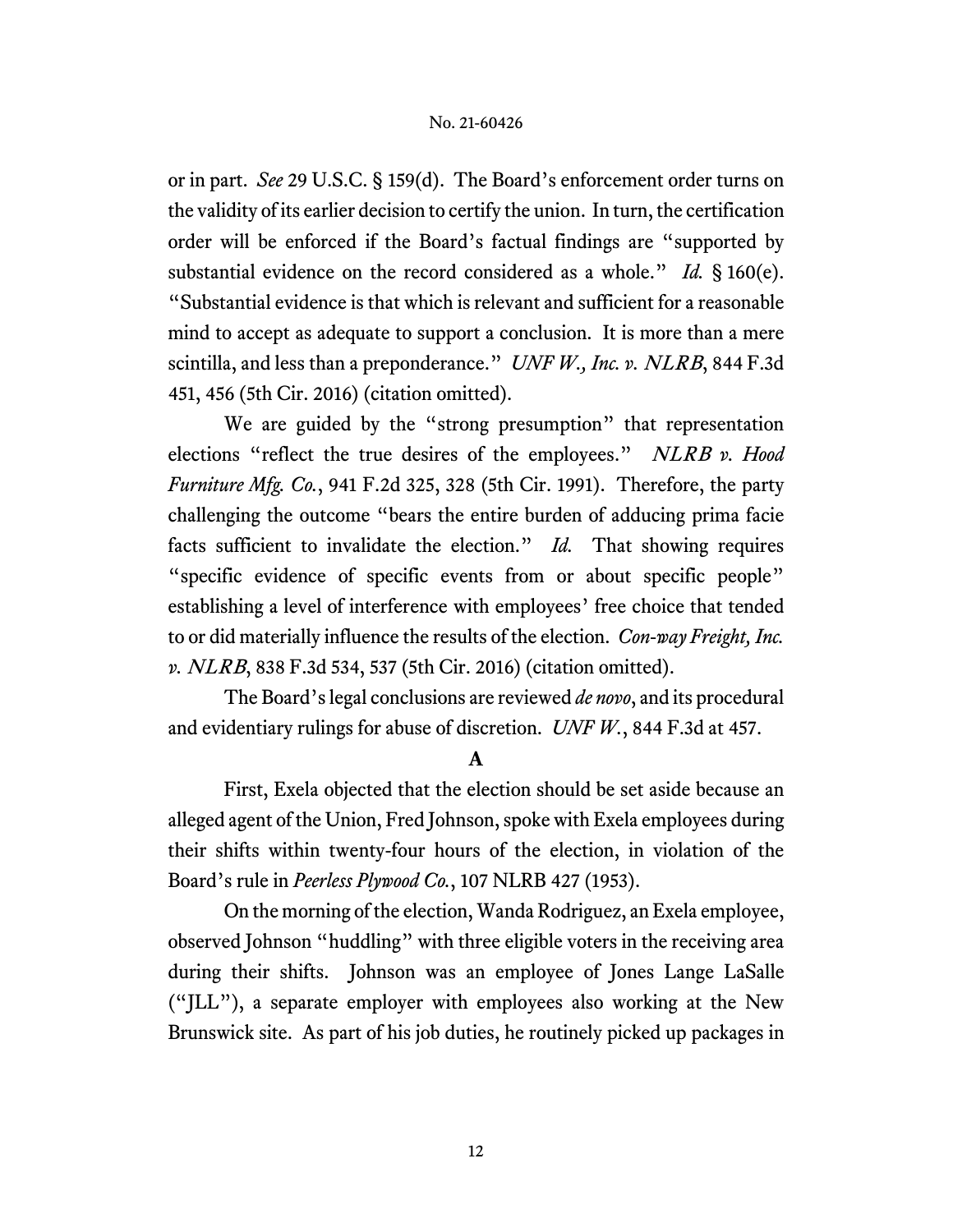the receiving area, which is in a large, open warehouse space. Johnson also served as Union steward for a unit of JLL employees at the New Brunswick site.

Rodriguez told her supervisor, Jo Ann Lee, that Johnson was "huddled up with some of the staff." Lee then approached Johnson and asked if he needed help. He said that he had been looking for a package and eventually left without any packages. Neither Lee nor Rodriguez overheard the content of Johnson's discussion with the Exela employees.

Exela's objection is premised on Johnson's alleged status as an agent of the Union. The Union's responsibility for the acts of an agent is a question of fact governed by common law principles. *Poly-Am.*, 260 F.3d at 480*.* An agency relationship exists when an individual has either actual authority or apparent authority to act on behalf of another. *In re Cornell Forge Co.*, 339 NLRB 733, 733 (2003). The agency relationship "must be established with regard to the specific conduct that is alleged to be unlawful." *Id.* Here, that conduct was organizing an Exela bargaining unit for the Union. The Regional Director found no evidence in the record supporting the existence of an agency relationship. We agree.

Exela first contends that Johnson's role as Union shop steward for a unit of employees at JLL gave him actual authority on behalf of the Union, and that his title as president of the local affiliate of the Union "enhance[d] his agency status." But neither role conferred actual authority with respect to the Union's organizing of *Exela* employees.

Johnson's role in the local affiliate does not confer an agency relationship with the Union because international unions are independent legal entities from their local affiliates. *See In re Gen. Teamsters, Warehousemen & Helpers Union, Loc. 890*, 265 F.3d 869, 874–75 (9th Cir. 2001) ("[F]ederal labor law has steadfastly recognized the separation of the International from its local affiliate." (citing *United Mine Workers v. Coronado*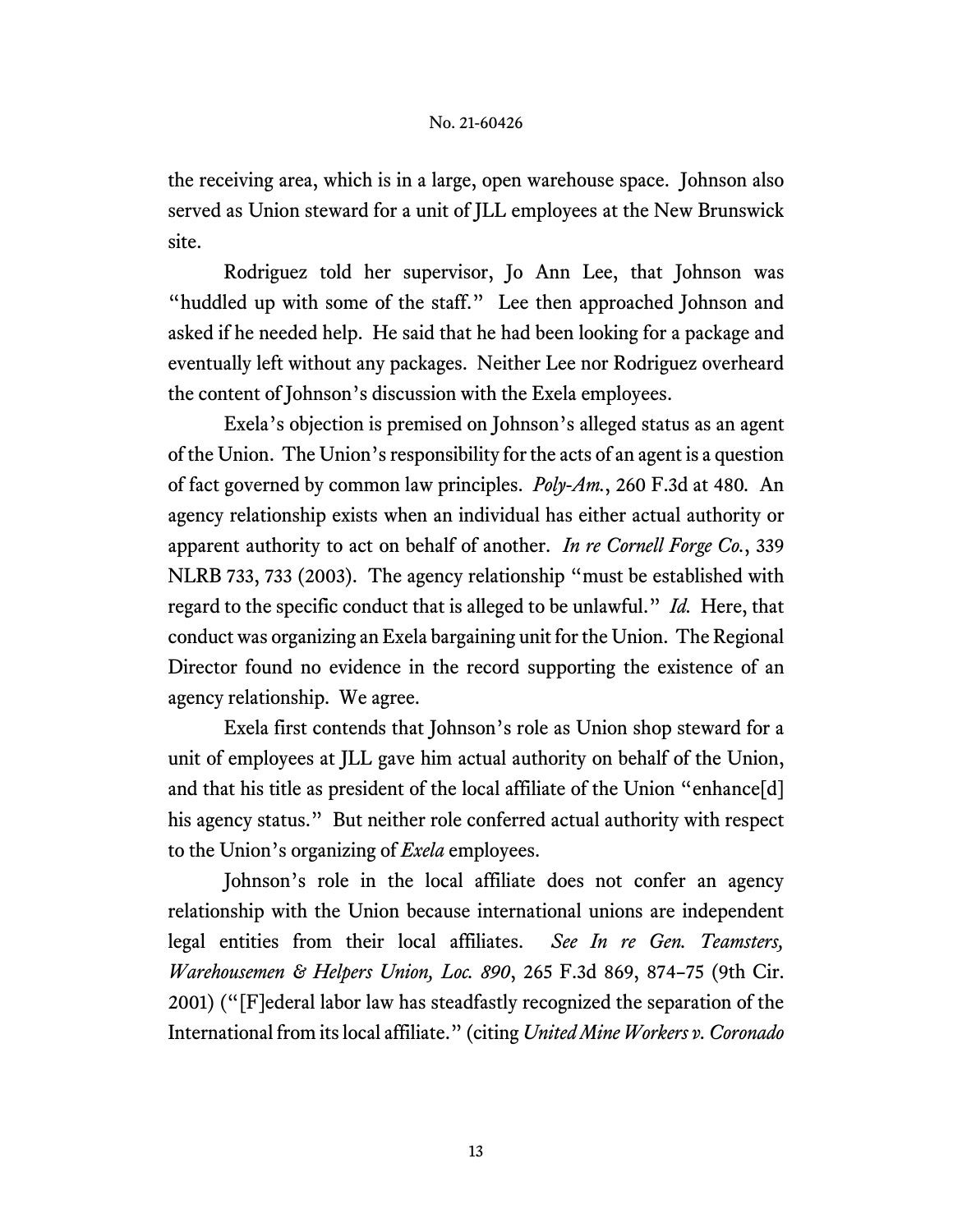*Coal Co.*, 259 U.S. 344 (1922))). Similarly, Johnson's title as Union shop steward for a separate employer does not, without more, confer an agency relationship for the purpose of the Exela organizing campaign. While an alleged agent's position as steward of the bargaining unit at issue can be "probative," *Tyson Fresh Meats, Inc.*, 343 NLRB 1335, 1337 (2004), the Board has not given such weight to an alleged agent's position as shop steward *for a different employer*. That is because an agency relationship must be established with respect to the alleged agent's duties and responsibilities implicating the labor dispute at issue. Thus, the Board has rejected an employer's assertion that members of a union organizing committee were agents "simply by virtue of such membership." *In re Cornell Forge*, 339 NLRB at 733. More was needed, such as service "as the primary conduits for communication between the union and other employees" or "substantial[] involve[ment] in the election campaign in the absence of union representatives." *Id.*; *see also Tyson Fresh Meats*, 343 NLRB at 1337 (finding union shop stewards were agents where they held labor negotiations with the bargaining unit at issue).

Here, the record does not reflect that Johnson had any involvement with the Exela organizing campaign. And Exela presented no evidence that the Union otherwise vested Johnson with authority to organize an Exela bargaining unit. But the record does support that Johnson was *not* an agent of the Union. Brian Callow, a Union representative, testified that he and Arturo Archila were the only people assigned to the Exela organizing campaign. And Clifford Gray, an Exela employee, corroborated this statement.<sup>[5](#page-13-0)</sup> The Board was justified in finding that Johnson did not have

<span id="page-13-0"></span><sup>5</sup> Exela contends that the Board abused its discretion when it credited Gray's testimony because Gray was purportedly (1) "evasive" when testifying about Johnson's stewardship role with JLL, and (2) biased by the outcome of the election. Neither contention has merit. The credibility findings of the Board are binding unless inherently unreasonable or self-contradictory. *See UNF W.*, 844 F.3d at 457. Because Exela does not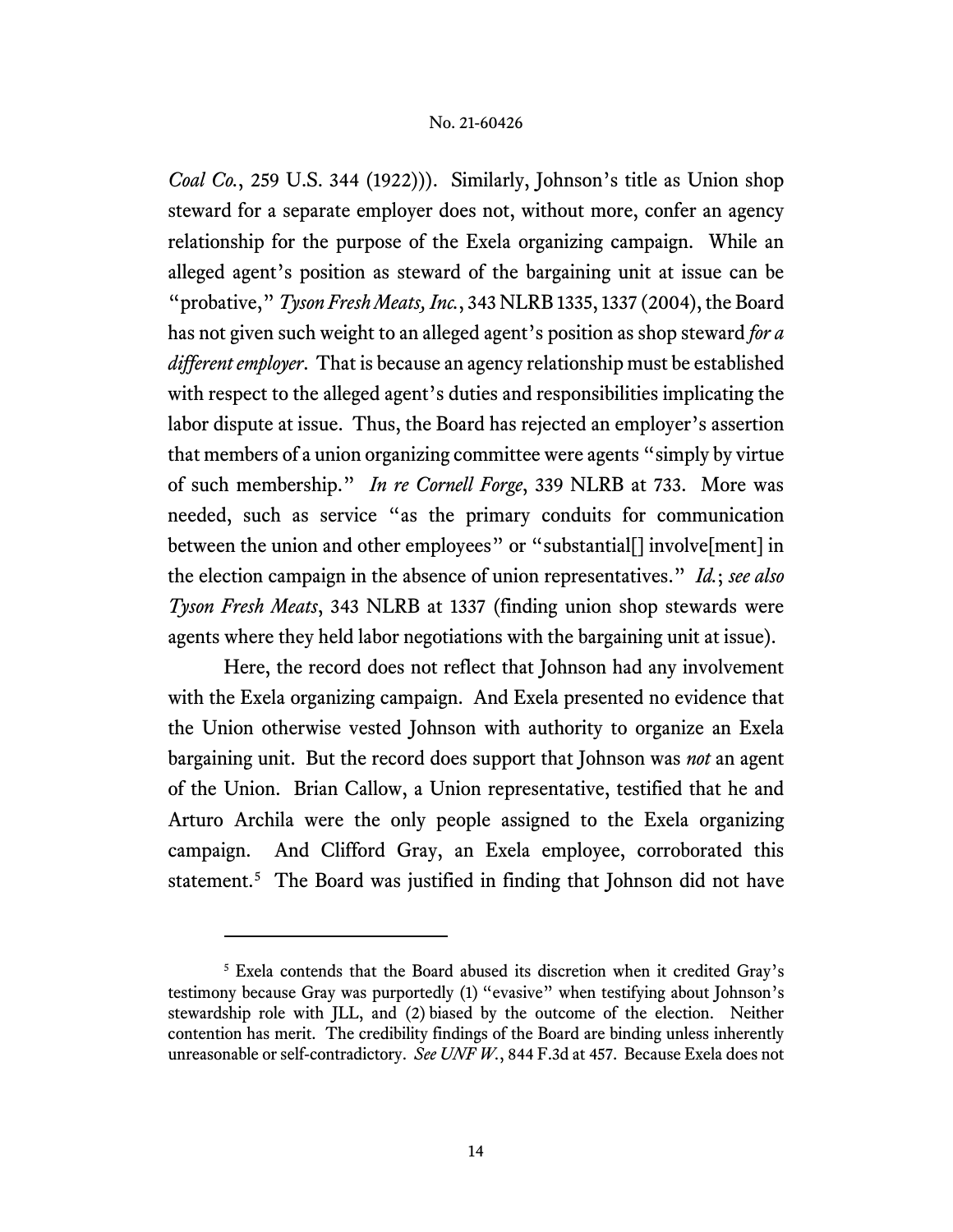actual authority to act on behalf of the Union with respect to the Exela election.

As for apparent authority, the Regional Director concluded that no evidence supported that *the Union* created a perception that Johnson acted on its behalf with respect to the Exela bargaining unit. We agree.

"Apparent authority . . . results from a manifestation by a principal to a third party that another is his agent." *Loc. 9341, Commc'ns Workers of Am. (Pacific Bell)*, 304 NLRB 446, 446 n.4 (1991). "The test of agency in the union election context is stringent, involving a demonstration that the *union* placed the employee in a position where he appears to act as its representative." *Con-way Freight*, 838 F.3d at 538 (citation omitted). Even where an employee "engages in 'vocal and active' support[,] [he] does not become an agent on that basis alone." *Id*. (citation omitted).

Exela contends that Johnson was a Union representative based on Rodriguez's testimony that she "overheard people talking that [Johnson] was part of the Union." She did not identify the individuals that she overheard. Even assuming that Rodriguez's testimony means that she was under the impression that Johnson was a Union agent for the purpose of organizing an Exela bargaining unit—which is not at all clear from her testimony that Johnson was "part of the Union"—that impression must have resulted from the *Union*. [6](#page-14-0) Rodriguez did not assert that her testimony was based on manifestations of the Union. Thus, the Board was also justified in finding

explain how Gray's testimony was "evasive" or why the election results would create bias, there is no basis to disturb the Board's credibility finding.

<span id="page-14-0"></span><sup>6</sup> The parties dispute whether the Regional Director dismissed Rodriguez's testimony as hearsay under Federal Rule of Evidence 801(c) or considered it for its effect on the listener. While the Regional Director found that the testimony was "based on [the] hearsay statements of unidentified declarants," he proceeded to consider the testimony for its effect on Rodriguez. Thus, the dispute is not genuine.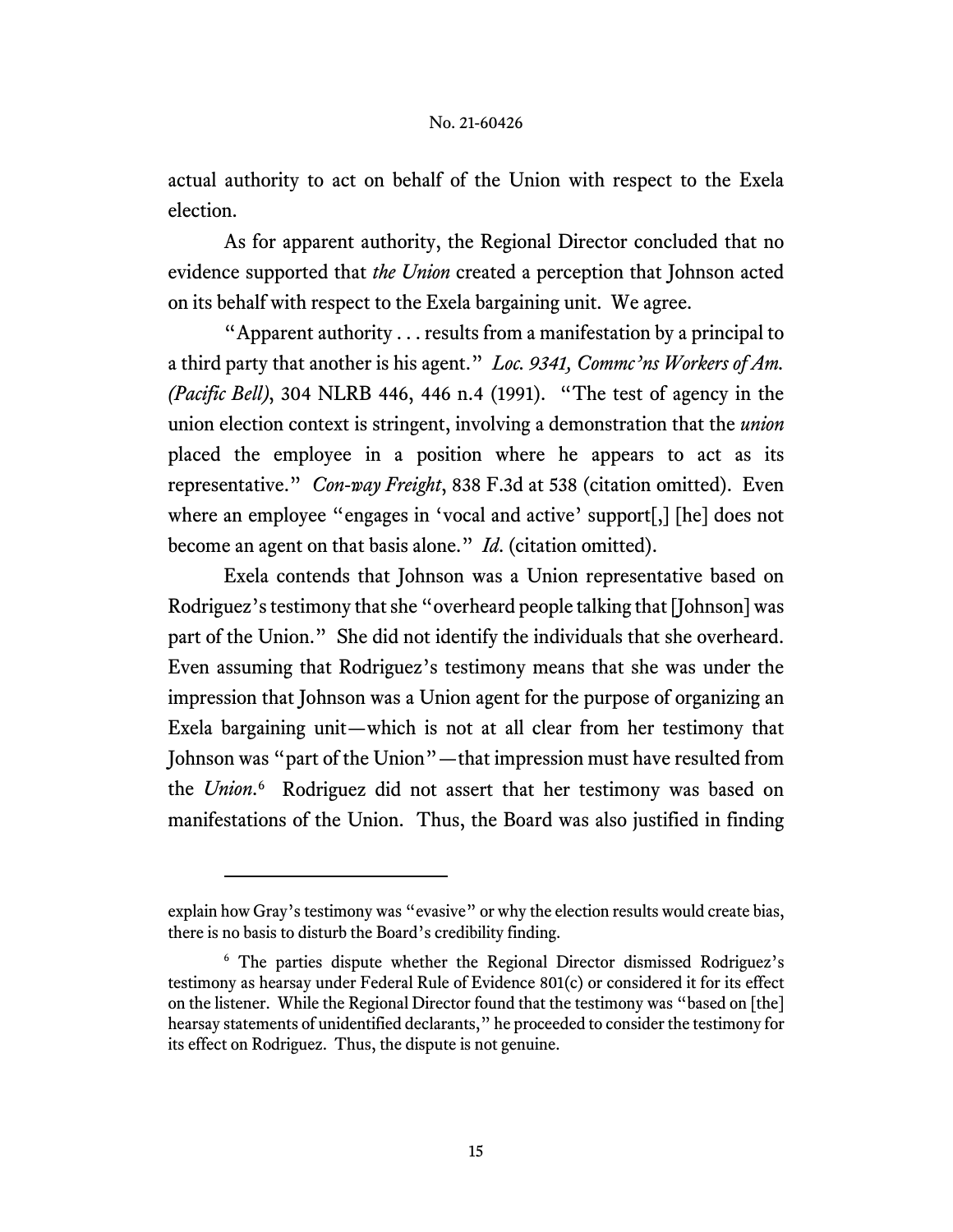that Johnson lacked apparent authority to act on behalf of the Union with respect to the Exela election.

Because Johnson was not an agent of the Union, substantial evidence supports the Board's overruling of Exela's election objection.

# **B**

Exela next contends that the Board abused its discretion when it overruled Exela's objection that two representatives of the Union stood near the polling site shortly before the polls opened.

The record reflects that Karen Brewer, Exela's Human Resources Business Partner and representative, convened at the polling site with the Union's two representatives—Callow and Archila—for a pre-election conference with the Board representative. According to Brewer, the Board agent told the representatives to go "far away" before the polls opened at 10:00 a.m. When Brewer left the polling site at 9:58 a.m. or 9:59 a.m., she observed Archila and Callow in the parking lot, approximately eighty feet from the entrance to the polling site. Archila was wearing a Union jacket. Callow testified that he smoked a cigarette and they left. The Board found that Callow "may have only taken a minute or two" to smoke.

According to Exela, the presence of Callow and Archila in the parking lot one or two minutes before the polls opened violated *Milchem, Inc.*, 170 NLRB 362 (1968). There, the Board established the bright-line rule that "prolonged conversations between representatives of any party to the election and voters waiting to cast ballots is of sufficient concern to warrant a strict rule against such conduct, without inquiry into the nature of the conversations." *Id.* at 362. But the prophylactic rule applies only "at the polling place itself or while the employees [are] waiting in line." *Bos. Insulated Wire & Cable Sys., Inc. v.* NLRB, 703 F.2d 876, 881 (5th Cir. 1983)*.* Where those "precise factors are not present," *Milchem* is inapplicable. *Id.* Here, the record is devoid of evidence that Callow and Archila reentered the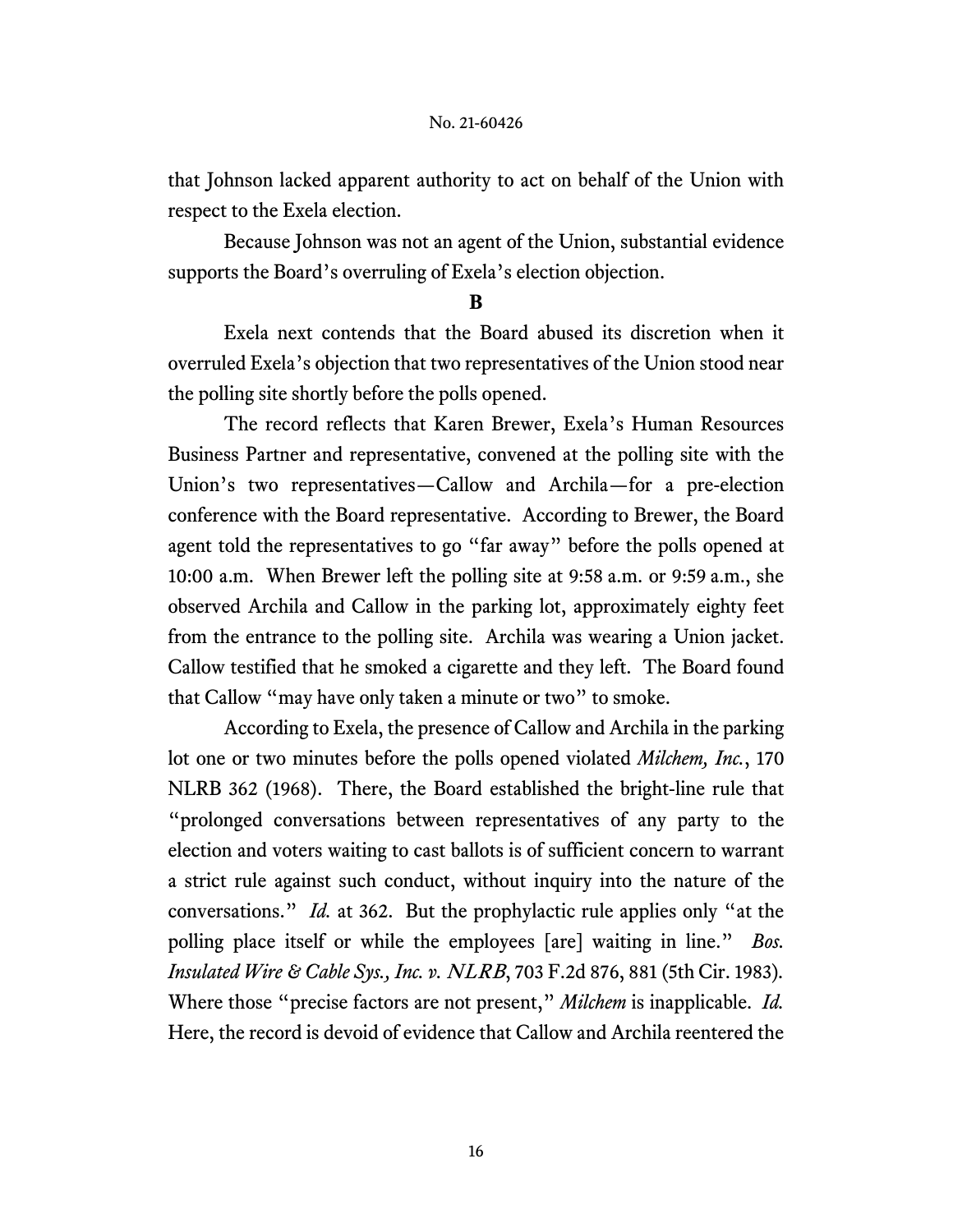voting area or had conversations with eligible voters, much less prolonged conversations. Exela does not claim that any voters were even present at the polling site—whether in the parking lot, voting area, or in line to vote—at the same time as the Union representatives. The Board reasonably concluded that the conduct was not objectionable under *Milchem*.

In the alternative, Exela argues that the Union violated the Board's multi-factor test under *Boston Insulated Wire & Cable Company*, which asks "whether the conduct, under the circumstances, 'is sufficient to warrant an inference that it interfered with the free choice of the voters.'" 259 NLRB 1118, 1118–19 (1982)(citation omitted),*enforced*, 703 F.2d 876 (5th Cir. 1983). Four factors guide the analysis: (1) "whether the conduct occurred within or near the polling place," (2) "the extent and nature of the alleged electioneering," (3) "whether it [wa]s conducted by a party to the election or by employees," and (4) "whether the electioneering [wa]s conducted within a designated 'no electioneering' area or contrary to the instructions of the Board agent." *Id.* at 1119 (internal citations omitted). The parties dispute the first, second, and fourth factors.

As to the first factor, the record reflects that Callow and Archila stood about eighty feet away from the election site, which the Hearing Officer found was "far-removed" from the actual polling area. In *C&G Heating & Air Conditioning, Inc.*, the Board concluded that the presence of a representative at a similar distance of seventy-seven feet away from the entrance to the polling site did not, on its own, interfere with the free choice of voters. 356 NLRB 1054, 1054–55 (2011). Thus, there is no basis to infer that the presence of the Union representatives three feet farther away than the agent in *C&G Heating* would interfere with voters' free choice.

Both the second and fourth factors turn on the threshold finding that the presence of the Union agents itself constitutes "electioneering." *Bos. Insulated*, 259 NLRB at 1119. Exela failed to present any evidence of